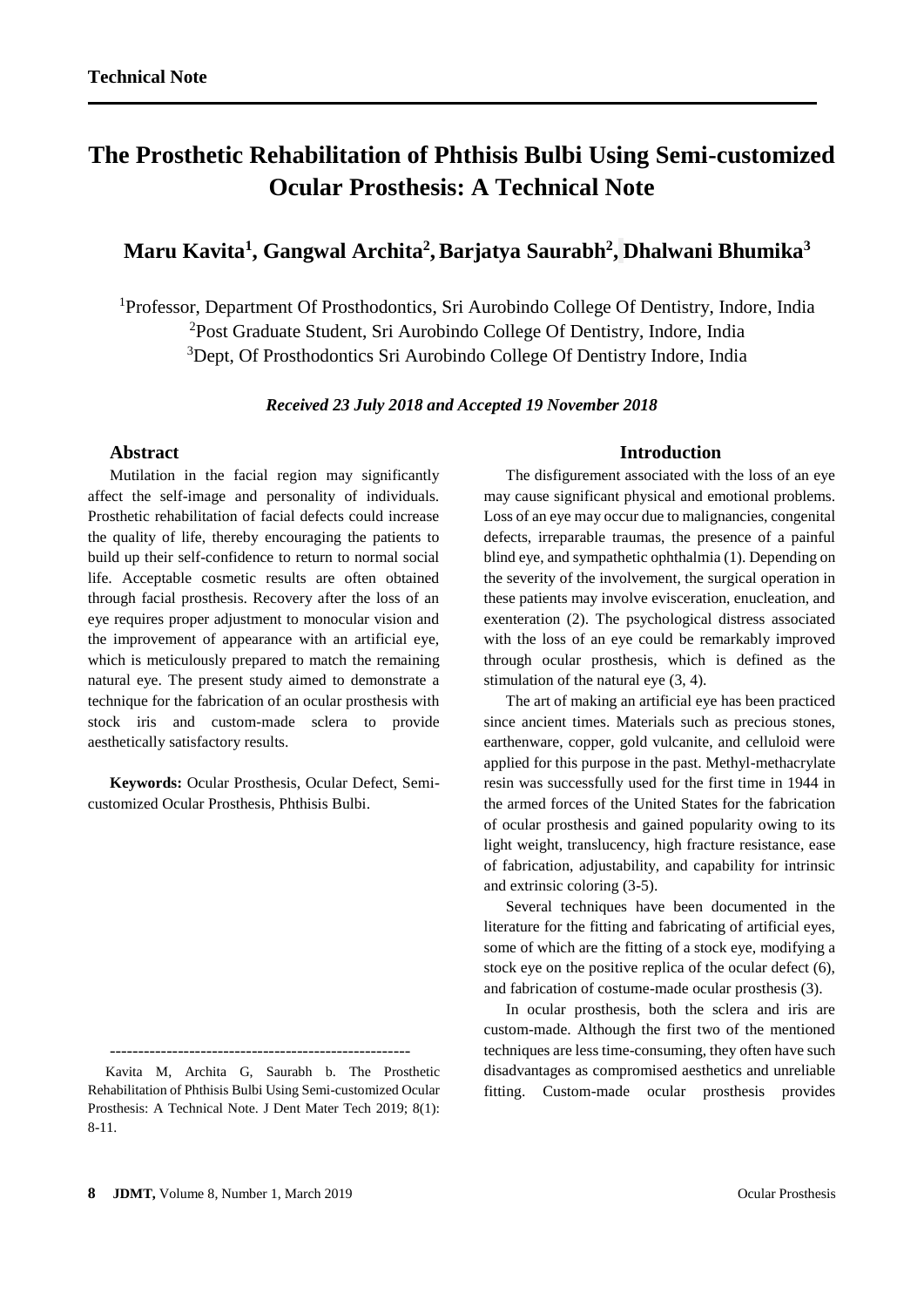improved aesthetics and proper fitting, while it is usually more time-consuming and complicated comparatively.

The present study aimed to describe a technique for the fabrication of ocular prosthesis with stock iris and custom-made sclera.

## **Step-by-step Procedure of Ocular Prosthesis Fabrication**

#### **Impression Making**

In this technical note, an impression of an ophthalmic socket was made based on the method proposed by Allen and Webster (7). In this method, an impression tray in the form of an ocular prosthesis was used. The eye socket of the patient was coated with a thin layer of Vaseline, and a thin mixture of irreversible hydrocolloid was injected into the socket via the hollow stem of the impression tray in order to obtain the socket impression of the socket (Fig. 1-A). Afterwards, the impression was poured in two sections with a dental stone so as to obtain a two-piece mould (Fig. 1-B).



Figure 1. A) An impression of ocular defect made with irreversible hydrocolloid, B) Making of eye mould with split cast Technique

#### **Trial of Wax Conformer (Scleral Try-in)**

Using a base plate wax, a wax conformer was fabricated on the two-piece mould. Following that, it was retrieved from the mould, inserted into the ocular cavity, and examined in terms of stability and aesthetics. Additionally, the required sculpting of the anterior surface of the conformer was performed in order to mimic the features of the contralateral natural eye. To further improve the stability and aesthetics of the conformer, a light-body polyvinyl siloxane impression material was mixed and applied onto the tissue surface of the wax conformer.

The wax conformer was inserted into the socket again, and the patient was instructed to simultaneously move the conformer and natural eye in various directions with an upright head. This functional impression recording allows the artificial eye to move in coordination with the natural eye without dislodging from the socket. At the nest stage, the altered wax conformer was used to fabricate the final acrylic resin ocular prosthesis (Fig. 2).



**Figure 2.** Trial of wax conformer

#### **Matching the Color Shade of the Sclera**

The size, shade, and configuration of the iris were selected based on the contralateral natural eye, and the most matching iris was selected from the stock eye. The sclera of the stock eye was trimmed off using an acrylic trimmer (Fig. 3-A). Moreover, the shade of the sclera was matched in natural daylight by mixing two parts tooth color and one part heat-treated clear acrylic (Fig. 3-B).



**Figure 3**. A) Shade matching & trimming of iris B) Shade matching of sclera

Flasking and dewaxing were carried out using conventional methods. The selected shade of the heattreated acrylic resin was manipulated and packed into the prepared mould. Afterwards, acrylization was performed following a prolonged treatment cycle, and the resin sclera was obtained after deflasking. The acrylic resin extension derived from the iris was trimmed off using an acrylic trimmer, followed by finishing and polishing. Finally, the uncharacterized prosthesis was inserted into the socket, and the stability of the prosthesis and sclera contour were reconfirmed (Fig. 4).



**Figure 4**. Try in of resin sclera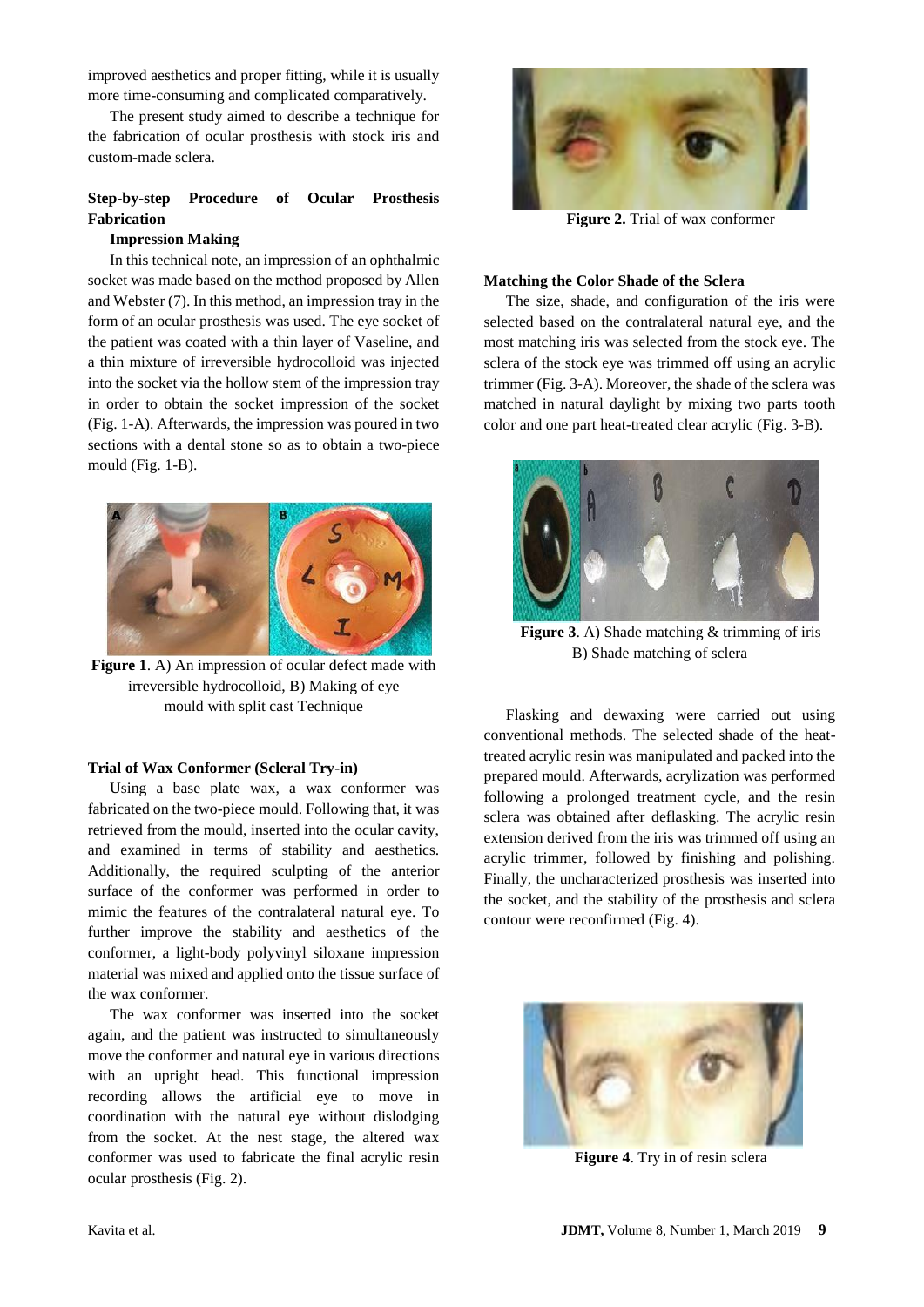#### **Positioning of the Iris**

The iris was placed during the try-in, so that the symmetry with the other natural iris of the patient would be maintained. To determine the exact location, a microtape was secured on the forehead of the patient, and the facial midline was marked along with the position of the natural iris while patient was looking straight ahead at a distant object. The distance was measured from the midline to the center of the pupil of the natural eye, and the same distance was marked on the right side. The medial and lateral marking of the pupil of the left eye was marked on a micropore tape, and the same marking was transferred on the micropore tape above the right eye in order to locate the pupil of the right eye.

At the next step, the trimmed iris was secured onto the marked position and adjusted to the horizontal and vertical axes. The eye movements are examined in terms of symmetry and function, and the wax try-in could move and be synchronized in harmony with the natural eye movements of the patient, instilling a sense of confidence in the patient (Fig. 5).



**Figure 5**. Positioning of iris

## **Eye Prosthesis along with the Incorporation of the Veins**

Plain sclera should provide a natural appearance to the prosthesis. Prior to the painting of the sclera, its original contour was maintained through investing the uncharacterized prosthesis in a flask, followed by separating the two compartments of the flask.

The acrylic resin forming the sclera was trimmed uniformly to one-millimeter depth. Painting was carried out over the reduced surface of the sclera using soft yellow and brown tones (acrylic colors) so as to match the sclera of the contralateral natural eye.

Red nylon fibers were placed along the outer periphery to simulate the blood vessels. Once the characterization was satisfactory, all the colors and nylon fibers were stabilized through applying a thin layer of cyanoacrylate adhesive. The trimmed sclera was replaced by packing a clear heat-polymerized acrylic resin, followed by the curing, deflasking, finishing, and polishing of the prosthesis (Fig. 6). The final ocular prosthesis was inserted into the socket and evaluated in terms of fitting, aesthetics, and coordinated movements with the contralateral eye (Fig. 7).



**Figure 6**. Eye prosthesis along with incorporation of vein



**Figure 7**. A) Pre-operative view showing right side ocular defect, B) Eye prosthesis in right eye

#### **Discussion**

Some of the main advantages of customized ocular prosthesis over stock eyes include better contouring, color matching, and coordinated movements with the contralateral eye. The customizing of the iris requires extensive skills and adequate time on behalf of the operator. However, this could be avoided if the stock iris matching with the contralateral natural eye is available.

On the other hand, the semi-customizing of the prosthesis using the stock iris and customized sclera has